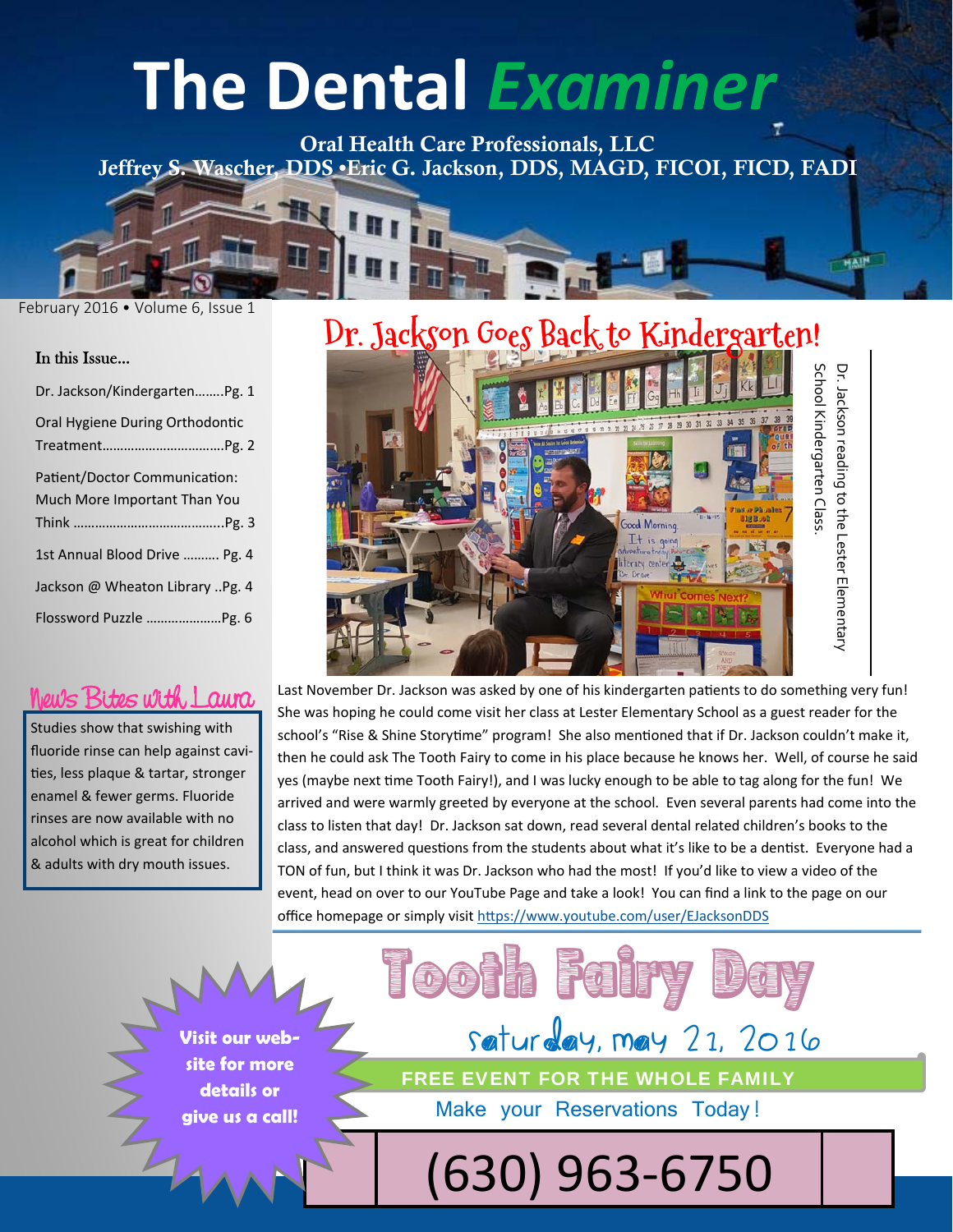# Oral Hygiene During Orthodontic Treatment

It is quite a blessing that orthodontic treatment (aka braces) has become such a commonplace practice in today's society. It wasn't too long ago that a "brace-face" was outside the norm and out of reach for most patients. While learning about the growth and evolution of orthodontics in a public health setting is both vital and fascinating (trust me...it is!), it's not the focus of this article. Instead, I'd like to discuss a related topic...poor oral hygiene in orthodontic patients. Teeth are tough enough to keep clean, but when brackets, wires, and bands are adhered to the teeth for years at a time, the task at hand becomes quite a bit more challenging! Unfortunately my hygiene team and I often see a decline in oral health when orthodontic treatment is started. Yes, this is more prevalent in children and teens, but don't fool yourselves...we see it in adult patients as well! But don't fret, this doesn't have to be the case! By the end of this article you'll certainly be prepared to tackle oral hygiene during orthodontic treatment.

First, let's discuss some of the consequences of poor oral hygiene during orthodontic treatment. These consequences really aren't much different than when a patient ISN'T wearing braces. The difference falls on the amount of effort it takes to maintain a clean mouth with low bacterial

### By: Eric G. Jackson, DDS, MAGD, FICOI, FADI

should not be underestimated! Typically these white boxes won't be very noticeable until AFTER the braces are removed. Don't waste all the time, effort, and money spent on achieving an attractive straight teeth only to yield a result like the one pictured here!

So far, both the consequences have involved the teeth…but what about the gums! Poor oral hygiene during orthodontic treatment, especially in adult orthodontic patients, can absolutely wreak havoc on the gums. For reasons outside the realm of this article, pediatric and adolescent patients do not typically experience permanent damage caused by such gum disease but adult patients certainly do! Adult orthodontic patients need to be especially careful not to allow poor oral hygiene to create, or advance, gum disease in their mouths. Gum disease (aka Periodontal Disease) is an irre‐ versible loss of gum and bone around the teeth due and is a mala‐ dy afflicting millions of Americans. An additional note, there are a variety of additional negative consequences of poor oral hygiene during orthodontic treatment besides the major categories discussed here. Keeping your mouth as clean as possible during or‐ thodontic treatment minimizes the chance of ANY negative consequence from rearing its ugly head and is essential to keeping your teeth and gums healthy.

"So what should I be doing to keep my mouth clean and healthy

levels. What kinds of bad things can happen? The first thing that prob‐ ably comes to your head is CAVITIES…and you're correct! While there are countless scientific studies that demonstrate an increase of cavities related to poor oral hy‐ giene, I think it's safe to say we can skip the re‐ search and declare that this relationship has become common



knowledge in most modern households. Cleaning braces is a tough job! All the orthodontic "hardware" that is installed in your mouth has a lot of nooks & crannies to clean. Insufficient hygiene leaves bacteria on the teeth and bacteria is the enemy! They cause the vast majority of dental issues across all age groups...including cavities. More bacteria = more cavities. What else can poor oral hygiene during orthodontic treatment cause? Cosmetic concerns! Bacteria tend to build up around orthodontic brackets and needs to be removed. If it isn't, the acid pro‐ duced by the bacteria will breakdown the enamel under‐ neath, resulting in an unsightly chalky white "box" outlining during braces?" The an‐ swer I give isn't really much different than the answer I give to those who ask it without brac‐ es: Do everything you can to remove as much bacteria as possible! Or‐ thodontic patients just have to work a bit harder than non-orthodontic patients. How so? Let's split up that discussion into two parts: 1) Inside the dental office (aka

dental hygiene appointments) 2) Outside the dental office.

### **Inside the dental office (aka dental hygiene appointments)**

the bracket. This process does not happen overnight, but **gums are swollen, bleeding, and bacteria**/plaque is very high. He<br>(Continue on Page 5) We just finished the holiday season and started a new year. Quick…name a place and profession that's SUPER BUSY right now…yep! The personal trainers and your local fitness center/ gym! The holidays are over and the pounds have been packed on. Lots of people are looking for a professional trainer to help them get back into shape! Well, think of your dental hygienist as your dental trainer! Say Johnny Doe starts orthodontic treatment. During the beginning of treatment he tries his best to keep top‐ notch oral hygiene but at his next dental hygiene appointment his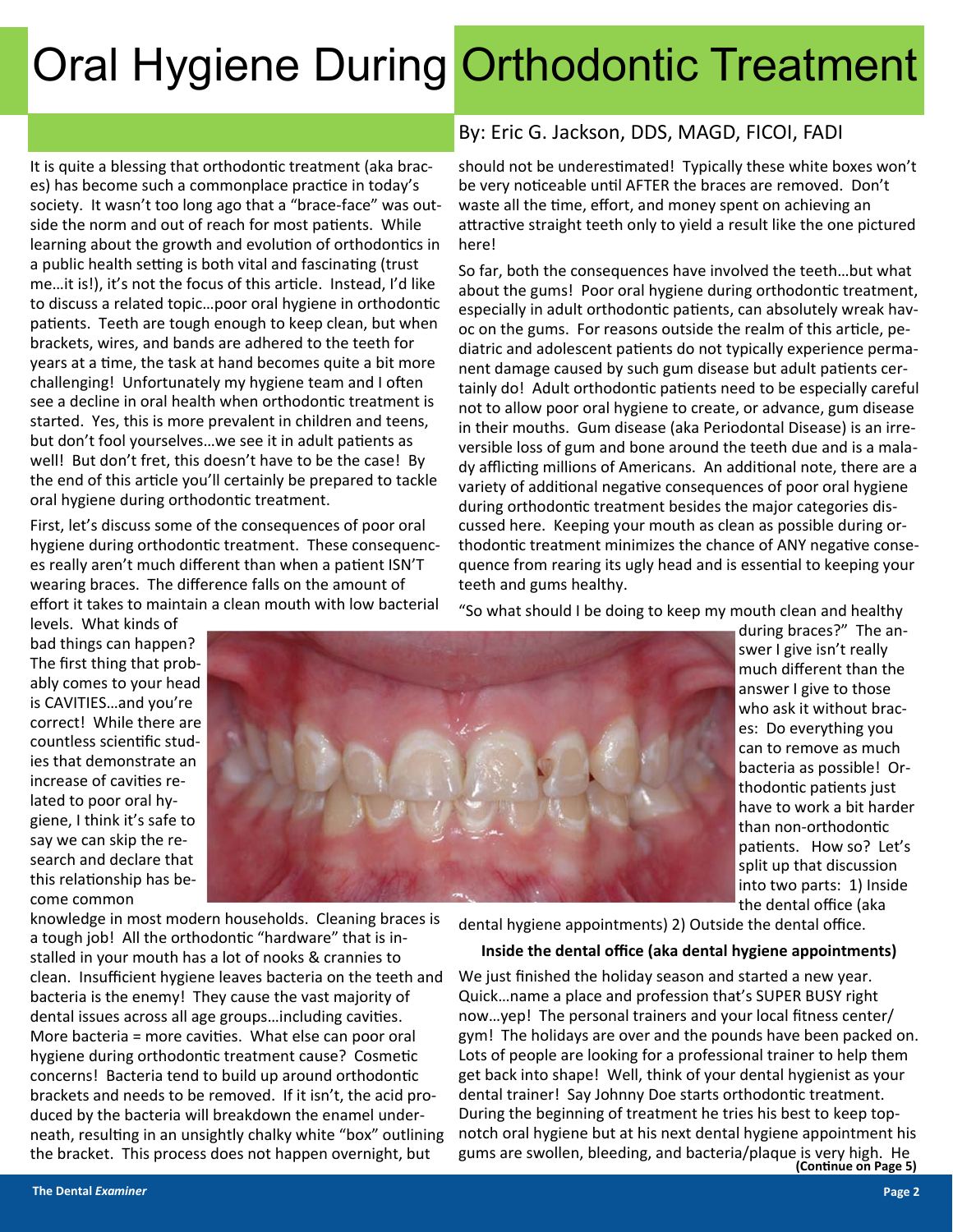

Much More Important Than You Think

As I sat with my family doctor discussing my ailments, a sensation of relief washed over me, replacing the feeling of desperation and terror I had built up in my mind the weeks prior to my visit with Dr. A. Like that child running to his mother, from whatever pain had taken over his emotions placing him in an inconsolable state of mind, in hopes of finding relief and comfort in her arms, I poured out every detail of the last few weeks of my life to Dr. A. Dr. A quietly listened to me ramble on over so many particulars, of which I am sure 90% were irrelevant to my diagnosis but I felt somehow they would give her a clue as to my rare incurable disease she was about to diagnosis me with at that very moment.

After it was all said and done, it turns out my allergies were out of control causing my asthma, which had been controlled for over ten years, to jump start once again and tailspin my thoughts into my ultimate demise, at least as it was in my mind. On my drive home, I was rather embarrassed by my thoughts and how they caused me to behave. I should know better. I am in the healthcare field and I see our team help people off that ledge pain places us on, when we don't feel well, all the time. How did I become that drowning swimmer whaling my arms about desperately searching for solid ground? How come I wasn't able to use my skills to talk my‐ self down to a rational place again? Than it hit me, I was the patient! I was on the other side of the fence this time.

I began to review my visit with Dr. A and how she was able to make me feel so relieved after my appointment and feel as if she saved my life. Communication. The answer is communication. Dr. A listened to me, she allowed me to vent, she properly diagnosed my ailments, explained it to me in a way I could understand and gave me the relief I so desperately chased after for the last few weeks. Good communication allowed me to give Dr. A the tools she needed in order help me. In the words of Jerry McGuire, "Help me help you!"

After this diabolic, the topic of Patient/Doctor Communication sparked my interest and I did some research. It turns out that Patient/Doctor Communication is vital in the delivery of effective healthcare to patients. Good patient-doctor commuBy: Tammie P. MacMullen, BSB, MHA

nication has the potential to help regulate patient's emotions, facilitate comprehension of medical information, and allow for better identification of patient's needs, perceptions, and expectations.<sup>1</sup> Patients reporting good communication with their doctor are more likely to be satisfied with their care and especially to share pertinent information for accurate diagnosis of their problems, follow advice and adhere to the prescribed treatment. $1$ 

Good healthcare providers will listen to your concerns and help you navigate your healthcare and treatment. Everyone knows communication is a two-way street, so once you have found an excellent healthcare provider make sure you can communicate with them. Care options need to be collaborative between doctor and patient, taking into account patient expectation, outcome preferences, level of risk acceptance and any associated cost to maximize adherence and to assure the best outcome.<sup>1</sup> Never be embarrassed to ask your doctors questions. There are no stupid questions when it comes to your health. Remember you are asking because you don't know the answer. (And if you google it, WebMD will make you think you need to have your toes removed because of a toothache.) So effectively communicate with your healthcare providers; they are here to help you. Patients are the Kings and Queens of their healthcare and their healthcare providers are their best advisors.

 $1$  Fong Ha, Jennifer, MBBS (Hons), Dip Surg Anat, and Nancy Longnecker, PhD. "Doctor-Patient CommunicaƟon: A Review." The Ochsner Journal 10 (2010): 38‐43. Web. 28 Jan. 2016 "Impact of Communication in Healthcare." Impact of Communication in Healthcare. Institute for

Healthcare

Communication, July 2011. Web. 10 Feb. 2016. <http://healthcarecomm.org/about-us/impact-ofcommunicaƟon‐in‐healthcare/>.

Hawken, Susan J., MBchB, MHSc(Hons), FRNZCGP. "Good Communication Skills: Benefits for Doctors and Patients." New Zealand Family Physician (nzfp) 32.3 (June 2005): 185-89. Print.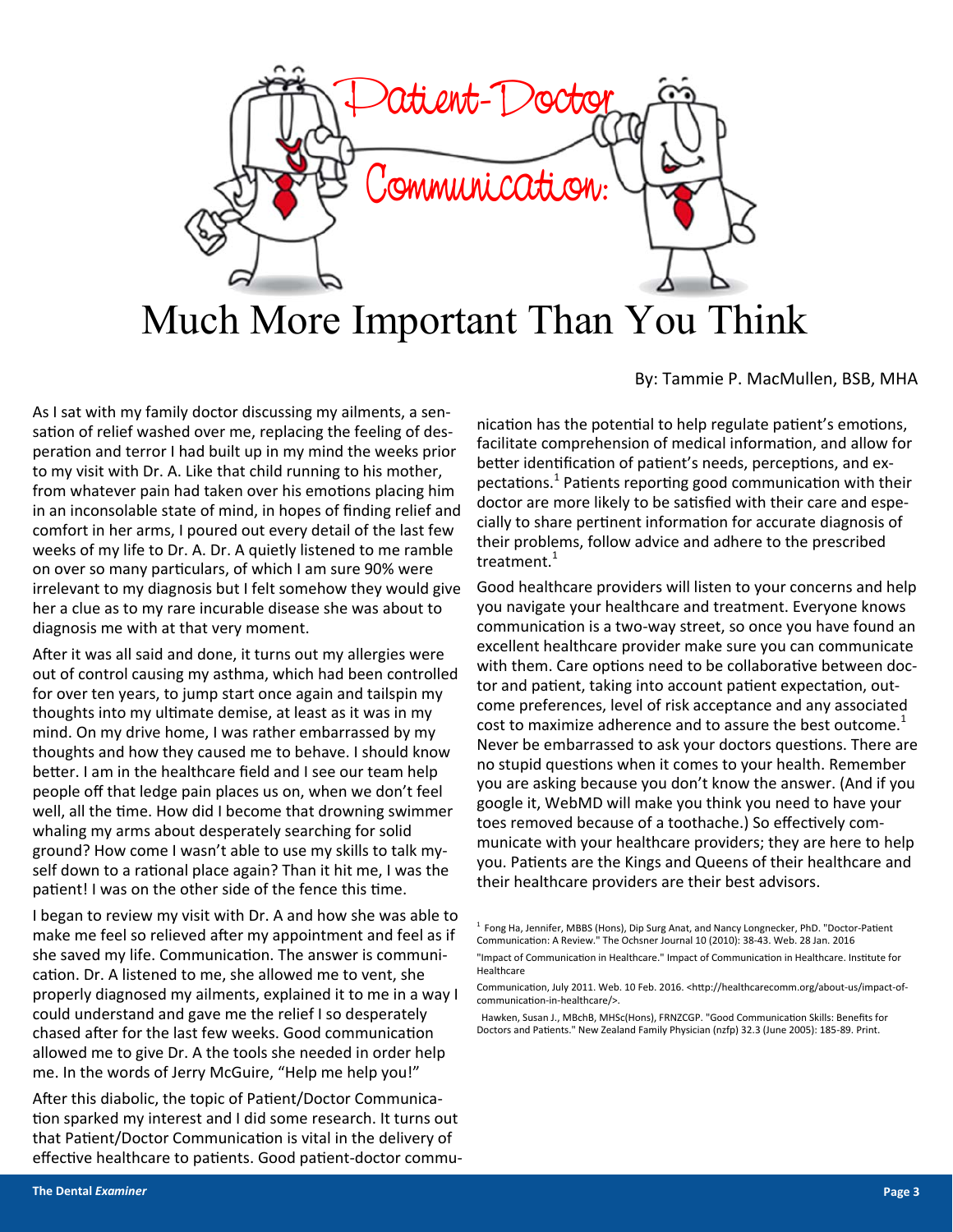# 1st Annual Blood Drive A Big Success!



On December 12th, Dr. Jackson hosted a blood drive at the office! Conducted by the fantastic technicians of LifeSource Blood Services, the drive was a definitely a rousing success! Fifteen units of whole blood as well as blood plasma were collected during the drive. A giant thank you to everyone who donated their blood that day! Everyone should be extremely proud. Blood donations usually decrease around the holidays so each donor really helped mitigate that loss. Remember that every pint of blood donated can save up to three lives! We also hope each donor enjoyed their two free movie tickets provided by local movie theater Hollywood Blvd. as well! There were some great movies out at that time and Hollywood Blvd. is always a lot of fun. Such a great example of local businesses not only supporting each other, but the health of the local community as well! We'll certainly announce the next time Dr. Jackson partners up with LifeSource so if we don't have your email address, feel free to send our front desk staff a quick email message and they'll add it to your patient file. Great job everyone!

### Dr. Jackson at the Wheaton Public Library Pre-school & Community Resource Fair

In October, our Dr. Jackson was invited by the Wheaton Public Library to take part in their annual Preschool & Community Resource Fair. At the event Dr. Jackson was able to meet with local resi‐ dents and speak to them about a wide range of dental topics with a focus on parenting and dental care of children under 5 years old. As usual, parents in attendance loved the idea of our office's Tooth Fairy Day as a fun method of acclimating preschool age children to dental visits. The Wheaton Public Library as well as Dr. Jackson are two members of the Wheaton/Warrenville Early Childhood Collaborative (WWECC), a nonprofit group of school districts and businesses in the local



area. Through the collaborative efforts of the group, members work closely to‐ gether to improve the overall kindergar‐ ten readiness of local children. Dr. Jack‐ son obviously places his focus on dental health, an essential part of healthy living. After all, without healthy teeth, how can a young child be expected to perform their best at home, preschool, or a kindergarten setting? Great job Dr. Jackson!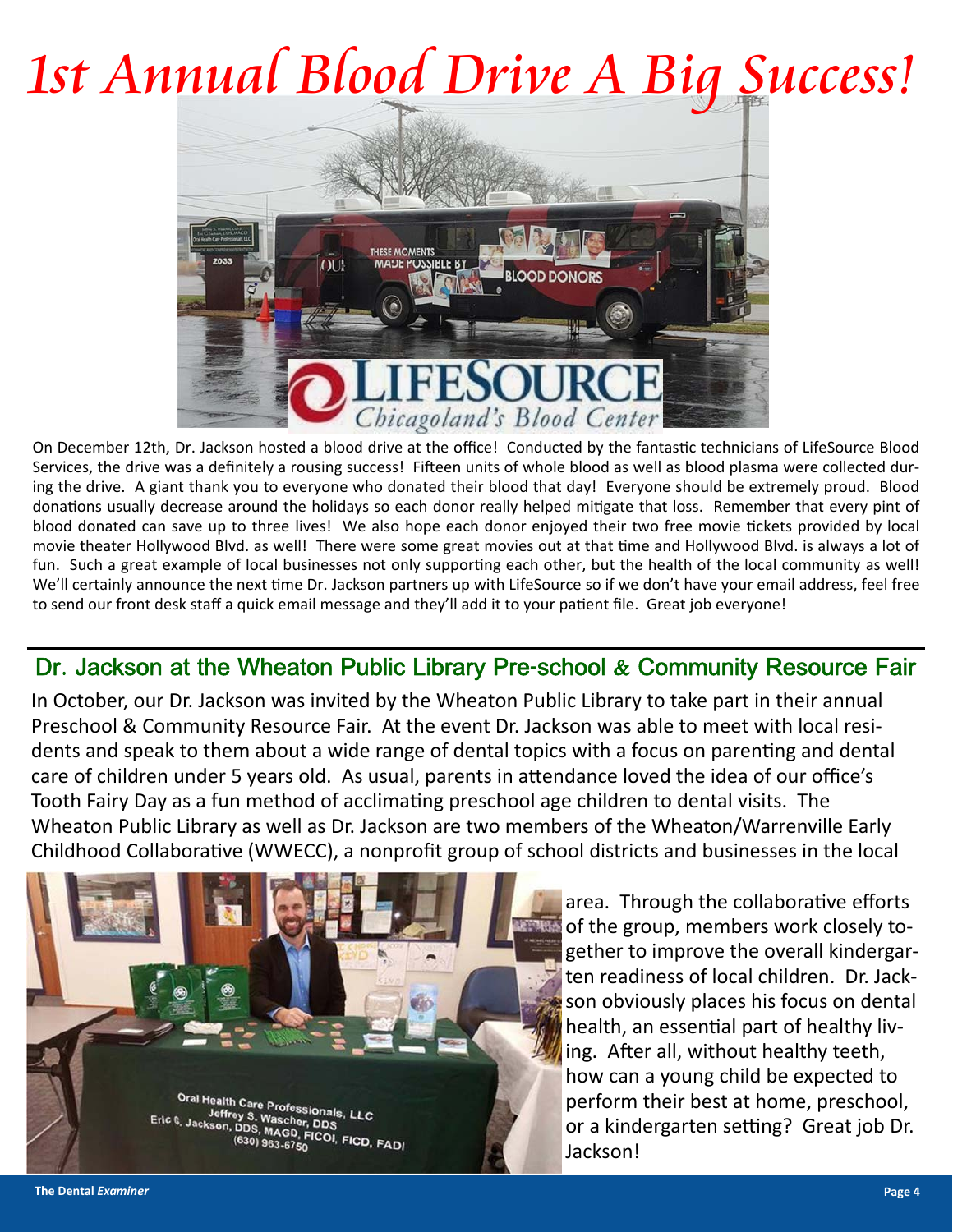#### *(ConƟnued from Hygiene Ortho Treatment)*

needs help from his dental trainer! In the same way that a person visits their trainer more regularly during post-holiday times of need, the dental patient should increase their visits per year during their orthodontic time of need. Copious amounts of data and opinion from orthodontists, general dentists, and dental hygienists support a reduced interval hygiene recall for orthodontic patients. Typically a dental hygiene visit every 3 or 4 months is successful at keeping the oral environment healthy in a braces patient doing their best at home. The additional visits not only allow for added professional cleanings but added examinations by both the hygienist and dentist... your professional dental trainers! By seeing orthodontic patients more often, the dental team can keep a closer eyes on their dental health. Successes, failures, trouble spots, tips/tricks...all can be discussed before the negatives become too entrenched.

### **Outside the dental office (aka patient home care)**

In addition to visiting your dental office more frequently, an orthodontic patient must do everything he/she can do to keep their mouth as clean as possible at home. After all, even with 4 visits to the dental office per year, there's still 361 days you're on your own! As I always say, good oral hygiene is based on three pillars: Brush, Floss, Rinse! First things first… let's talk toothbrushes. In my opinion, EVERYONE should be regularly using a rechargeable toothbrush like those made by Sonicare and Oral-B. This goes double for orthodontic patients. Countless studies confirm these types of toothbrushes are superior at plaque/bacteria removal compared to their manual counterparts. Next time you're in the office, ask your hygienist to show you the Sonicare demonstration model we have. The painless yet powerful action of the brush is amazing and the stark differences between a manual versions will be hard to ignore. Second pillar: Floss. Flossing is the #1 most ignored oral health care technique across all patients I see. Orthodontic patients especially have a tendency to "skip" the flossing because it's, admittedly, just so time consuming to individually thread the floss to each site while navi‐ gating/avoiding the orthodontic hardware. Nothing is better than good ol' (and inexpensive) string floss…but if that's not your thing, there are alternatives. There are literally dozens of alternate options, each of which perform differently, so I'll suggest you ask your hygienist about what might work best for you. With that said, my current favorite string floss alter‐ native is the Philips Sonicare AirFloss. Similar to a WaterPik (another fantastic string floss alternative) it uses water to clean in between the teeth, but the AirFloss has a few special features that put it at the top of my personal list. Either prod‐ uct is excellent, easy/quick to use, and will certainly help those orthodontic (and non-orthodontic) patients who don't pick up floss often. By the way, ever wonder if you should brush then floss….or should you floss then brush?? Check out the article I wrote several years ago that answers this very question! Visit our office newsletter archive on the website and select the 2014 1st Quarter edition. Finally the third pillar: Rinse! Once the first two pillars have been completed, a healthy habit is to rinse with a plaque reducing mouthwash, preferably one that also contains fluoride. My favorite is the Listerine Total Care Zero. This product combines the bacte‐ ria killing power of Listerine with a more effective fluoride uptake than the well known ACT rinse, all without any alco‐ hol in the product. It is a wonderful product and spending 60 seconds rinsing with it after brushing and flossing is a great idea. If you would like to read more about my philosophies regarding mouthwash and the benefits of Listerine Total Care Zero, again please visit my online newsletter archives, this time selecting the 1st Quarter 2013 edition.

It should go without saying that upon completion of orthodontics, patients should not take it as an opportunity to downshift their supercharged hygiene habits to average! Hopefully the skills developed during their orthodontic treatment will transcend their time in braces and become lifelong practices. One final word of advice: treat any permanent orthodontic retainer you receive upon completion of orthodontic treatment with the same vigilance you did when your whole mouth was full of brackets. These retainers work great but require extra effort just like the braces! We com‐ monly see post-orthodontic patients slip back into "normal" or "average" hygiene habits that are good enough to keep most of their mouth healthy but are NOT good enough to maintain the areas around these retainers. As mentioned before, these devices are tough to clean and this can be a real problem over the long term. Be extra careful to keep these areas clean using the techniques mentioned.

Hopefully this article has shed a little more light on this important aspect of dentistry. If you would like to speak about oral hygiene during orthodontic treatment, or any other dental topic, please feel free to call the office and schedule a complimentary appointment with me. Email and Twitter are also available options for communication. I am extremely passionate about modern dentistry and love discussing it with patients, so don't hesitate to contact me.

Eric G. Jackson, DDS, MAGD, FICOI, FICD, FADI www.ericjacksondds.com dreric@oralhealthcareprofessionals.com Twitter: @EjacksonDDS

Direct link to past Dr. Jackson's past office newsletters: [www.OralHealthCareProfessionals.com](http://www.oralhealthcareprofessionals.com/quarterly-newsletter.html) 



DuPage

Lisle DOWN: 1-Grove, 3-Romance, 5-North, 6-Fairview, 7-Pierce, 9-Samatitan, 12-

*FLOSSWORD PUZZLE ANSWERS:*  ‐ Maple, & 14 ‐ Mayor, 13 ‐ South, 11 ‐ Richards, 10 ‐ Ogden, 8 ‐ Theater, 4 ‐ 2 **ACROSS:**